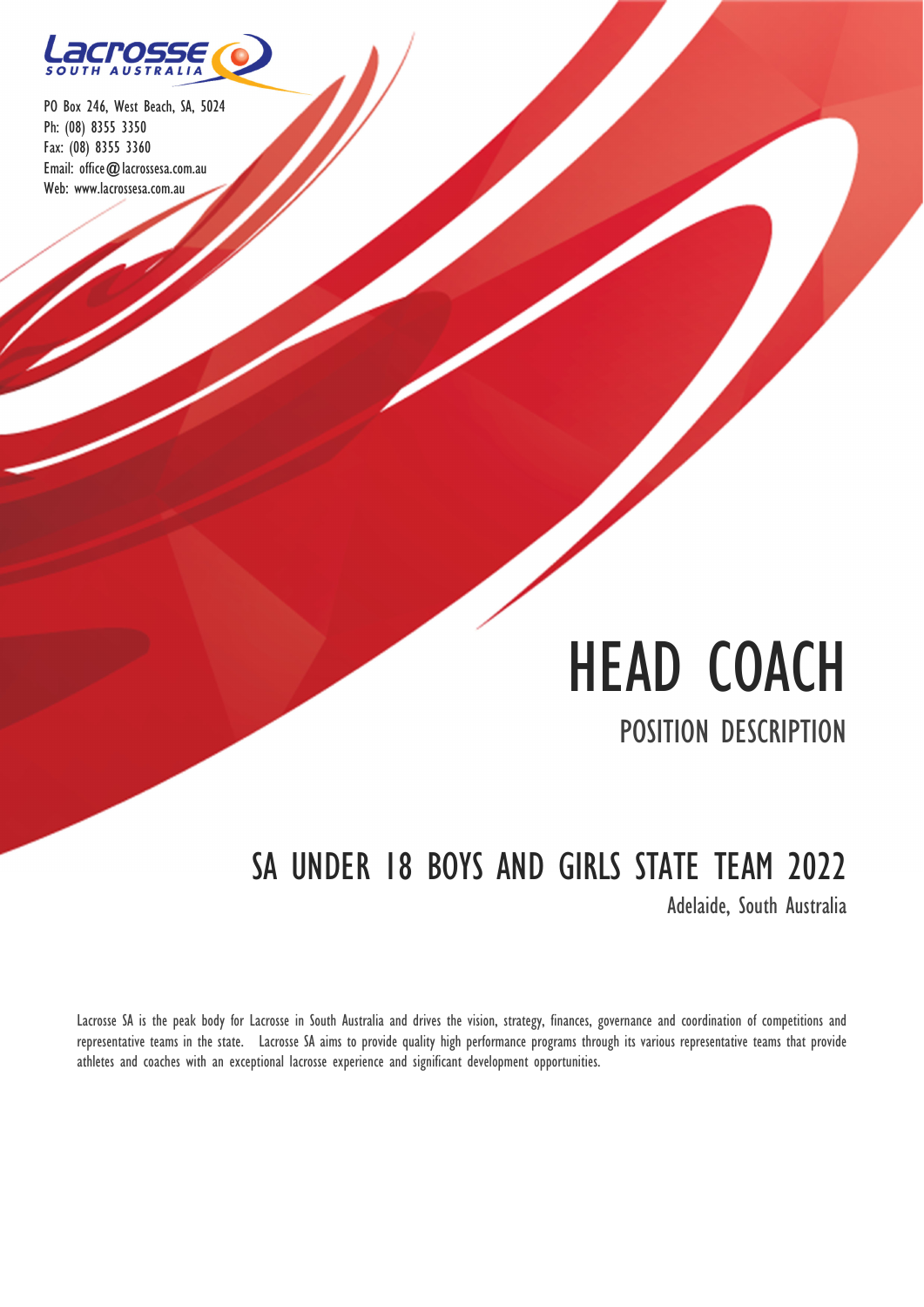

2022 ALA Under 18 Boys and Girls National Championship

Adelaide, South Australia

## TEAM OVERVIEW

The Under 18 Girls and Boys State Teams will compete in the 2022 ALA Under 18 Boys and Girls National Championships, in Adelaide, South Australia, Friday, 15 April 2022 – Tuesday, 19 April 2022 (venue to be advised), and will:

- Comprise of only eligible Lacrosse SA affiliated players.
- Provide opportunities for all athletes to develop their abilities, athleticism and knowledge throughout the trial/selection period, preparation period and in competition.
- Adhere to a preparation schedule determined by the Head Coach with an emphasis given to both discipline and performance.
- Promote a balanced approach to lacrosse and allow for personal, club, state and national team obligations.
- Compete with exceptional sportsmanship, with the best interest of the game and Lacrosse SA at the forefront of their mind.

# FUNCTIONS OF THE HEAD COACH

The Head Coach will:

- Reinforce the vision statement and program philosophies.
- Provide input on the direction of the program.
- In consultation with Team Personnel, direct the 2022 Under 18 Boys or Girls Program.
- Be a member of the Team Selection Panel to provide input.

### AGE GUIDELINES FOR COACHES AND MANAGERS

- The age of head coaches for tournament teams shall be 25 years old at time of application or have considerable high level coaching experience.
- The age of assistant coaches for Under 18 teams be at least 21 years of age at time of application.
- Managers to be at least 25 years old at time of application.

### APPLICATIONS

All applications are to be submitted in writing to the LSA Office. Applications should include:

- Cover letter addressing the listed selection criteria.
- A completed application form.
- Outline of preparation schedule including:
	- ‐ Calendar of all events from application submissions to post competition feedback.
	- ‐ Application process and any filtering/selection requirements you wish to impose at this point.
	- Outline of any strength and conditioning components you wish to integrate.
	- ‐ Desired trial dates (minimum of 3 trials, players must attend at least 2 to be eligible).
	- Outline of the desired selection criteria, selection process and player evaluation process.
- Required accreditations and current DCSI check (refer to selection criteria).

Post: Executive Officer, Lacrosse SA, PO Box 246, West Beach, SA, 5024 Email: office@lacrossesa.com.au Fax: (08) 8355 3360

All applicants will receive an email of acknowledgement and further details on the selection process including timeframes for selection.

If there are no applications or no suitable candidates, Lacrosse SA reserves the right to readvertise or approach suitably qualified candidates to apply.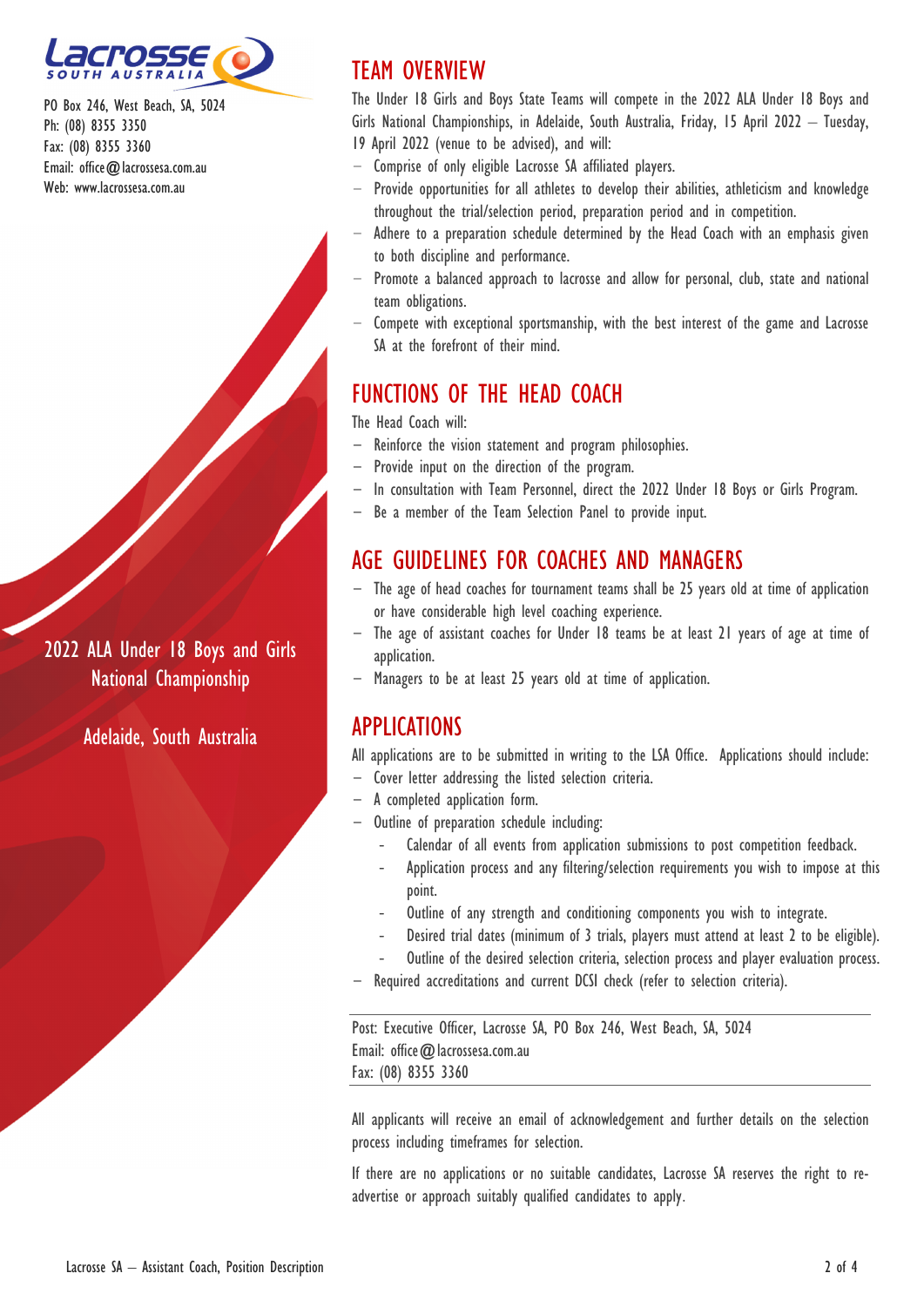

The Head Coach is responsible for providing direction, leadership and management on all aspects of the Team's preparation, match play and operations, ensuring continual correspondence with relevant Lacrosse SA stakeholders to meet any policy, process and procedural requirements.

# THE ROLE

#### PROGRAM DEVELOPMENT

- Develop and communicate a comprehensive preparation calendar that is geographically spread and neutralises travel time/expense across the squad.
- Develop and implement effective communication channels and protocols with squad/team members that support LSA policies.
- Develop a comprehensive and intensive training program.
- Develop and distribute supporting documentation.
- Define required squad/team personnel roles, identify and select the required personnel in conjunction with relevant LSA stakeholders and policies.

#### **GOVERNANCE**

- Maintain a sound understanding, support and adherence to LSA policies, including (but not limited to) the LSA Code of Behaviour, finance policies, member protection policies, child protection policies, harassment and discrimination policies and weather related policies.
- Attain, provide and maintain the required accreditations and checks set out in the selection criteria.
- Maintain regular contact with relevant LSA stakeholders, squad/team personnel and athletes.
- Provide a written report to LSA at the completion of the program summarising the program, calendar, results, finances, travel arrangements, other essential information and any opportunities for improvement.

#### **SELECTION**

- Establish trial dates (minimum of 3, players must attend at least 2 to be eligible for selection).
- Design and communicate an appropriate and balanced set of selection criteria.
- Assist LSA to form an unbiased selection panel containing maximum of 3 persons including the Head Coach to select the best possible Squad/Team available based on the criteria set.
- Provide detailed feedback to players omitted from the Squad/Team that details areas for future development and explains what they can do to be selected in the future.

#### **COACHING**

- Determine and implement technical strategies for team and individual game play.
- Communicate, educate and empower Assistant Coaches and other staff to implement the determined strategies in their roles.
- Provide expert team, specialist and individual coaching.
- Utilise varied teaching methods including demonstrations, whiteboard discussions, film review, written material and question time.
- Develop supporting materials to assist with athlete and coach education and development.
- Seek to develop individual athletes and coaches to the maximum of their ability.
- Pursue leading edge initiatives, techniques and strategies.
- Pursue a balanced focus of "technical mastery" and winning.
- Provide quality feedback on a regular basis to athletes and personnel, utilising written evaluations, individual meetings, team meetings and technical advice on the field.

#### SUPPORT SERVICES

- Co-ordinate the delivery of support services including strength and conditioning, recovery, and rehabilitation activities.
- Integrate sports science and sports medicine knowledge into the program.
- Engage and include injured athletes in modified roles or capacities wherever possible.
- Be aware of the mental health of those around you and provide emotional support to those in need.

#### REPORTING RELATIONSHIPS

- LSA HP/Development Director, LSA Executive Officer
- Head Coach, Assistant Coach, Team Manager
- Medical Staff.